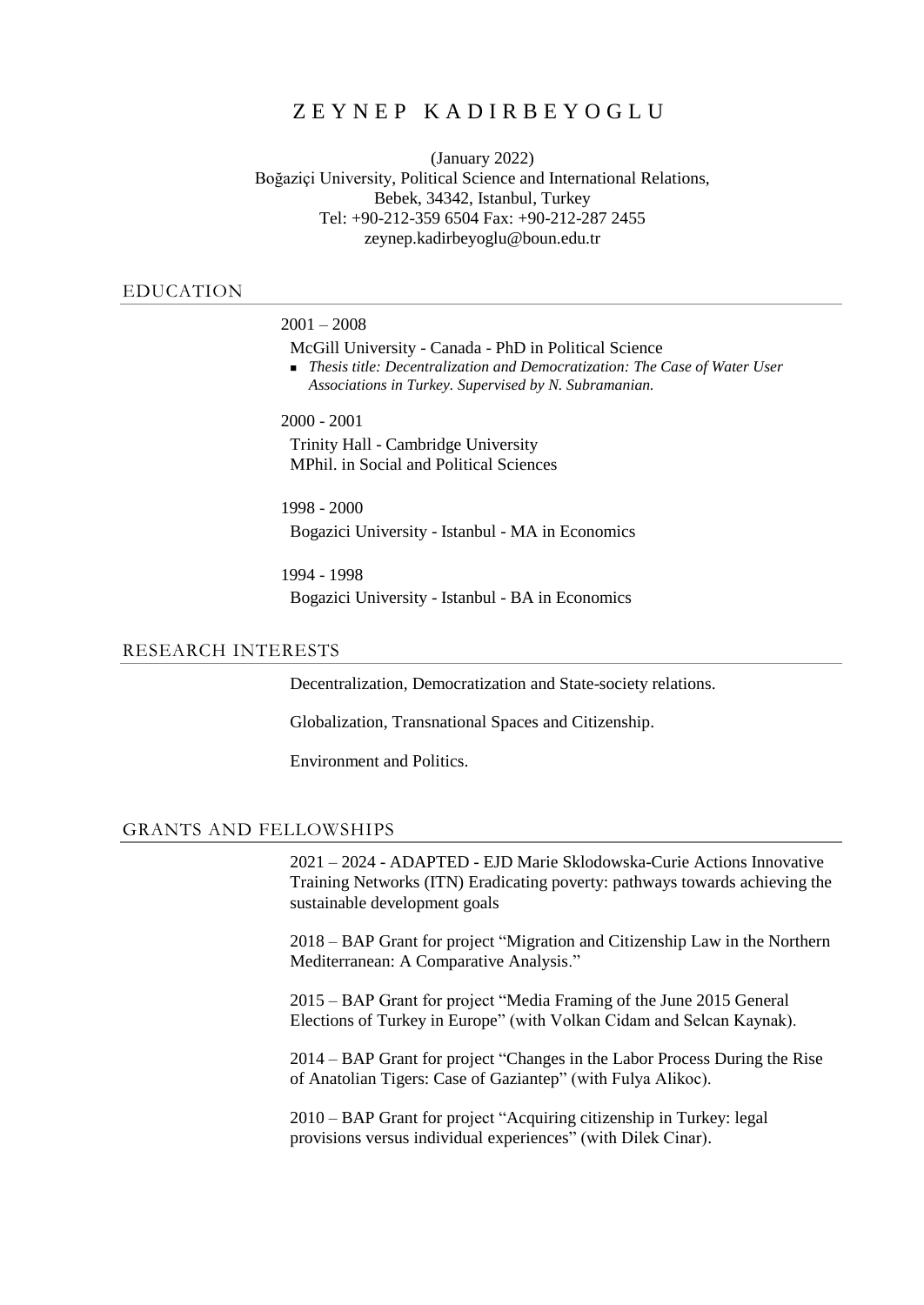2009 - BAP Grant for project "Sustainability and irrigation: A comparative study of Turkey" (with Gokhan Ozertan).

2008 - TUBITAK Grant for the project "The Role of NGOs in Environmental Protection and Policy-making" (with B. Ozkaynak, H. Paker and F. Adaman).

2006 - McGill Centre for Developing Area Studies Fellowship.

2005 - Social Sciences and Humanities Research Grant.

2001- Recruitment fellowship, McGill University.

2000 - European Union Jean Monnet Scholarship for the MPhil Programme at Cambridge University.

#### PUBLICATIONS

"Decentralization in Turkey" in *The Dynamics of Decentralization in the MENA: Processes, Outcomes, and Obstacles*. The Program on Governance and Local Development, Working Paper No. 31, University of Gothenburg. (2020).

"The politics of food: Commoning practices in alternative food networks in Istanbul" (with Ayca Ince) in *Commoning the City: Empirical Perspectives on Urban Ecology, Economics and Ethics,* (Derya Özkan, Güldem Baykal Büyüksaraç eds.), Routledge. (2020).

"Yerel Yönetimlerde Demokratikleşme Sorunları: Türkiye'de Kent Konseyleri ve Vatandaş Katılımı" (with Gül Sosay) in *Saha*, 6:26-33 (2019).

"Turkey" (with S. Topcu, A. Kibaroglu) in *Irrigation in the Mediterranean: Technologies, Institutions and Policies*, (Francois Molle, Carles Sanchis-Ibor, Llorenc Avella-Reus eds), Springer Nature Switzerland AG. vol. 22. pp. 185- 212. (2019).

"Küresel Sermaye, Yerel Direnişler: Ekolojik Hareketlerde Kadınların Vatandaşlık Talebi" (with Ronay Bakan) in *Doğa ve Kadın: Ekolojik Dönüşümde Feminist Tartışmalar* (Emet Değirmenci ed.), Derlem Yayınları. (2019).

"Gıda ile farklı bir ilişkilenme mümkün: müşterekleştirme pratiği olarak Bükoop deneyimi" (with Asya Saydam), *beyond.istanbul: mekanda adalet ve müşterekler*, 6: 144-149. (2019).

"Waterproof Development? Impact of Advocacy Networks on Anti-Dam Movements in India and Turkey" in Smita T. Jassal and Halil Turan eds. *New Perspectives on India and Turkey: Connections and Debates.* Routledge Contemporary South Asia Series (2018).

"Kapsayıcı ve dışlayıcı yönleriyle vatandaşlık: Türkiye üzerine düşünceler" *Birikim*, 338:6-14 (2017).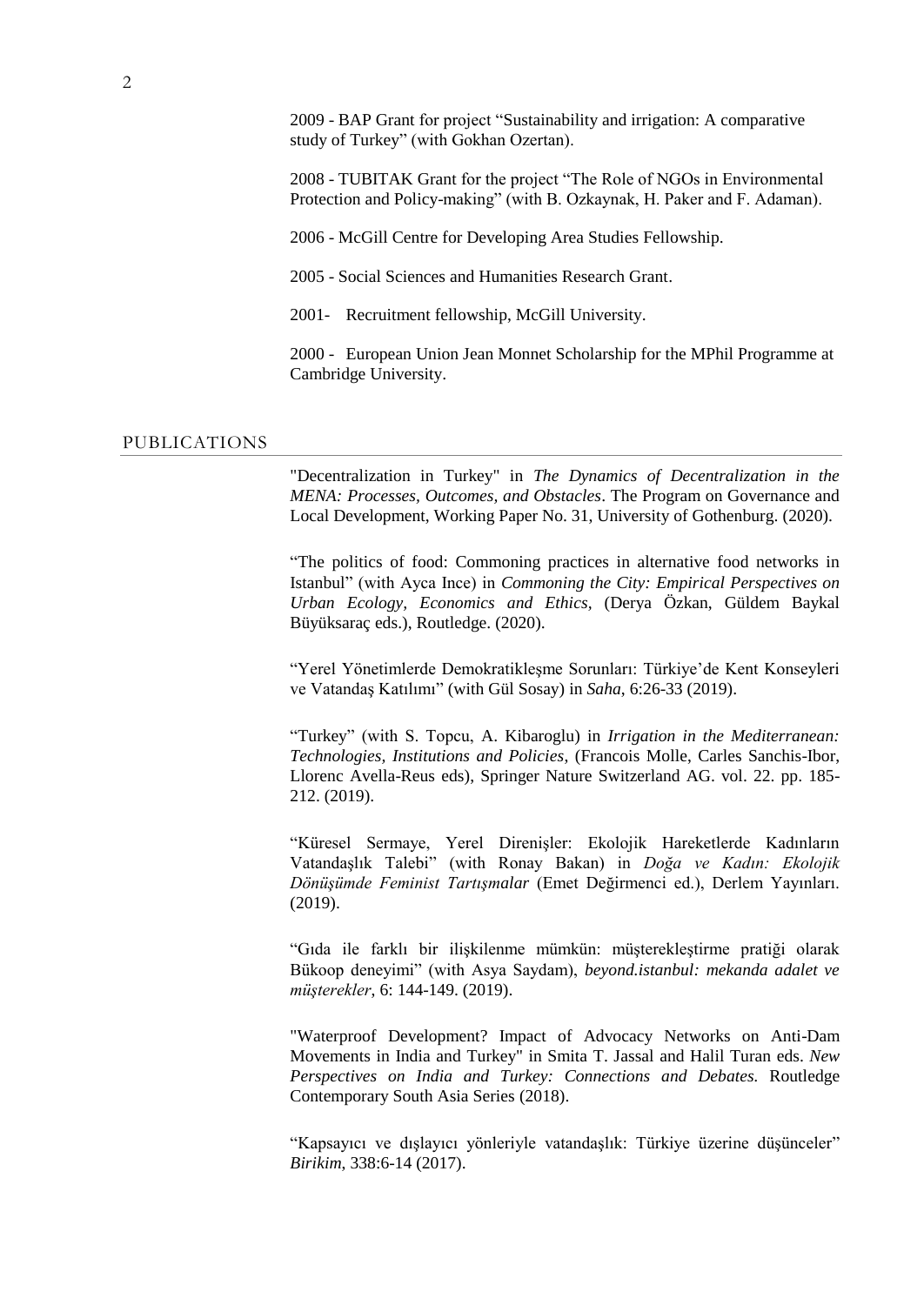"The Impact of Power and Civic Engagement in the Decentralized Management of Natural Resources: the Case of Turkey" *Public Administration and Development* 37: 277-291 (2017).

"Alternative Food Initiatives in Turkey" (with Nazli Konya) in *Neoliberal Turkey and its Discontents: Economic Policy and the Environment Under Erdogan* (Fikret Adaman, Bengi Akbulut and Murat Arsel eds), London: IB. Taurus (2017).

"The Effectiveness of Environmental Civil Society Organizations: An integrated analysis of organizational characteristics and contextual factors" (with Hande Paker, Begüm Özkaynak and Fikret Adaman) *VOLUNTAS: International Journal of Voluntary and Nonprofit Organizations* 28(4): 1717- 1741 (2017).

"Migration and Citizenship in Turkey" (with Dilek Cinar) in I. Sirkeci ve B. Pusch eds., *Turkish Migration Policy*. London: Transnational Press London (2016). pp. 183-203.

"Power in the Governance of Common-pool Resources: A Comparative Analysis of Irrigation Management Decentralization in Turkey" (with Gokhan Ozertan) *Environmental Policy and Governance.* 25(3), pp. 157-171. (2015). **SSCI** 

"Ulus Devletlerde Vatandaşlık ve Kimlik" (with Bilgesu Sümer). In Evren Balta ed. *Küresel Siyasete Giriş: Uluslararası İlişkilerde Kavramlar, Teoriler, Süreçler.* İletişim Yayınları (2014). pp. 491-500.

"Yerel Kalkınma ve Sürdürülebilirlik: Türkiye'ye Genel Bir Bakış" (with Refik Erzan and Begüm Özkaynak). In Ahmet Faruk Aysan and Devrım Dumludağ eds. *Kalkınmada Yeni Yaklaşımlar.* İmge Yayınevi (2014). pp. 289- 316.

"Révolution et gouvernementalité: Comparaison des révolutions mexicaine et turque." (avec Sanem Su Avci). In J. Durazo Hermann ed. *Réflexions sur le centenaire de la Révolution mexicaine: Un siècle bigarré.* Presses de l'Université du Québec (2013).

"Problems and Prospects for Genuine Participation in Water Governance in Turkey." (with Ekin Kurtic). In J. Goldin, L. Harris and C. Sneddon eds. *Contemporary Water Governance in the Global South: Scarcity, Marketization and Participation*. Routledge (2013).

"Environmental Organisations in Turkey: Engaging the State and Capital" (with H. Paker, B. Ozkaynak and F. Adaman), *Environmental Politics,* Vol 22. No.5. pp.760-778 (2013). SSCI

"The Neoliberal Transformation of Local Government in Turkey and the Contracting Out of Municipal Services: Implications for Public Accountability"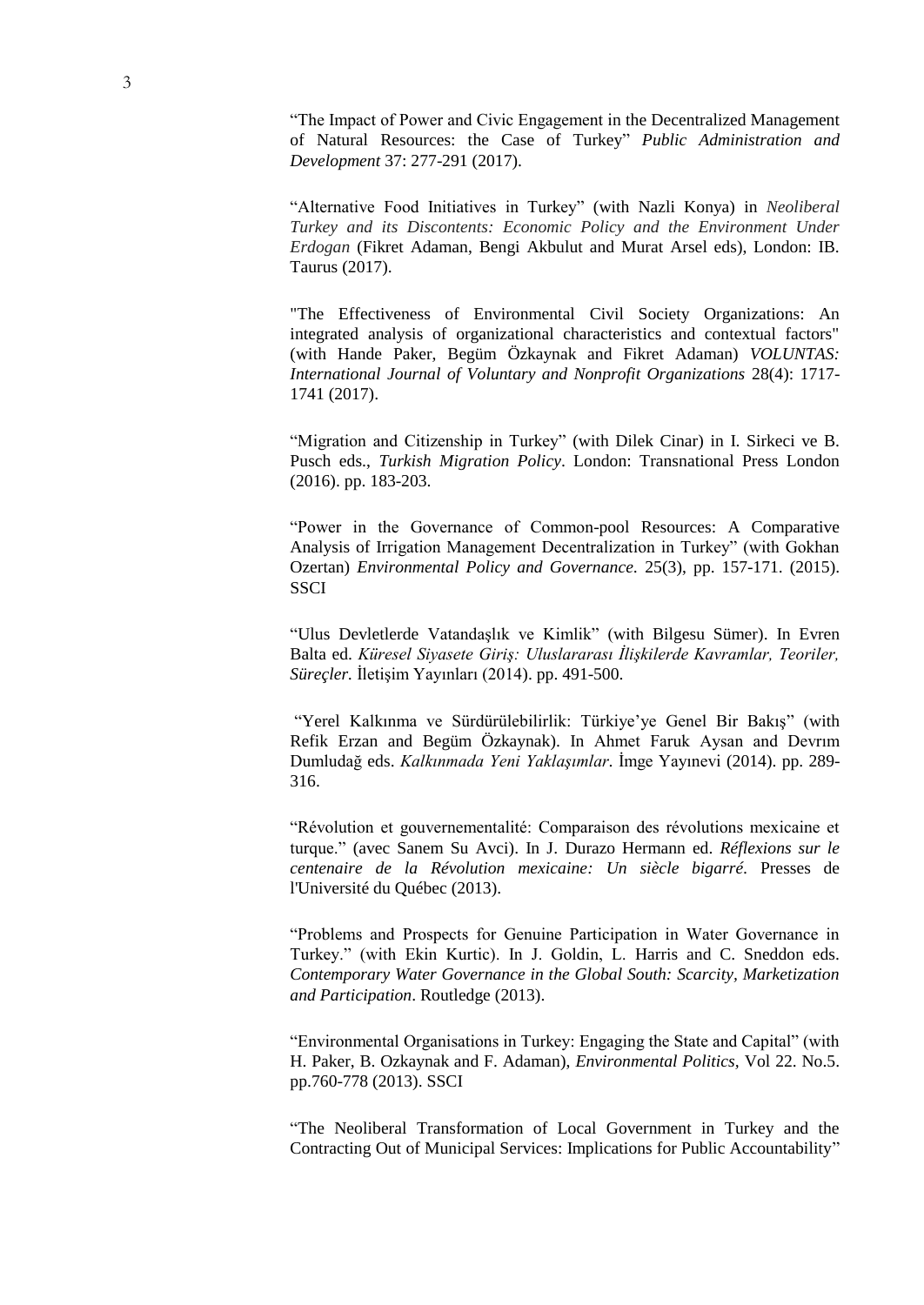(with Bilgesu Sumer). *Mediterranean Politics*. Vol 17. No.3, pp.340-357 (November 2012). SSCI

"Türkiye Tarımında Suyun Sürdürülebilir Kullanımı" with G. Ozertan. *Ekoform*. Yıl 1. Sayi 7 (2011).

"Yerel Direniş ve Değişim: Bergama Örneği" *Kadınlar Ekolojik Dönüşümde*, Editör: Emet Değirmenci. İstanbul: Yeni İnsan Yayınları (2010).

"Water in Turkey: Neoliberal Policies, Challenges and The Road Ahead." (with G. Ozertan) In Rethinking Structural Reform in *Turkish Agriculture: Beyond the World Bank's Strategies*. Edited by Baris Karapinar, Fikret Adaman and Gokhan Ozertan. New York: Nova Science Publishers (2010).

"In the Land of the Ostriches: Developmentalism, Environmental Degradation and Forced Migration in Turkey." In *Environment, Forced Migration and Social Vulnerability*. Edited by T. Afifi and J. Jager. Berlin: Springer (2010).

"Changing Conceptions of Citizenship in Turkey." (updated version) In *Citizenship Policies in the New Europe*. Expanded and Updated Edition. Edited by R. Bauböck, B. Perchining and W. Sievers. Amsterdam University Press (2009).

"National Transnationalism: Dual Citizenship in Turkey" In *Dual Citizenship in Europe: From Nationhood to Societal Integration*. Edited by T. Faist. Aldershot, UK: Ashgate (2007).

"Changing Conceptions of Citizenship in Turkey." In *Citizenship Policies in the New Europe*. Edited by R. Bauböck, B. Perchinig and W. Sievers Amsterdam University Press (2007).

"Assessing the Efficacy of Transnational Advocacy Networks." In *Environmentalism in Turkey: Between Democracy and Development?* Edited by F. Adaman and M. Arsel. Aldershot: Ashgate (2005).

"The Transnational Dimension of the Bergama Campaign Against Eurogold" in *Transnational Social Spaces: Agents, Networks and Institutions*. Edited by T. Faist and E. Ozveren. Aldershot: Ashgate (2004).

"The Transstate Dimensions of the Bergama Resistance against Eurogold", German-Turkish Summer Institute 2000-2001 Working Paper No. 6.

"Medieval Business Partnerships: Islamic vs. Western", *New Perspectives on Turkey*, Fall 2001, 123-147.

"State Structures: Coercion vs. Co-ordination. Some Lessons for Turkey", with F. Adaman, *New Perspectives on Turkey*, Spring 1999, 143-154.

#### REPORTS

Kadirbeyoğlu, Z. Country Report: Turkey , EUCITAC Project - European University Institute, 2009.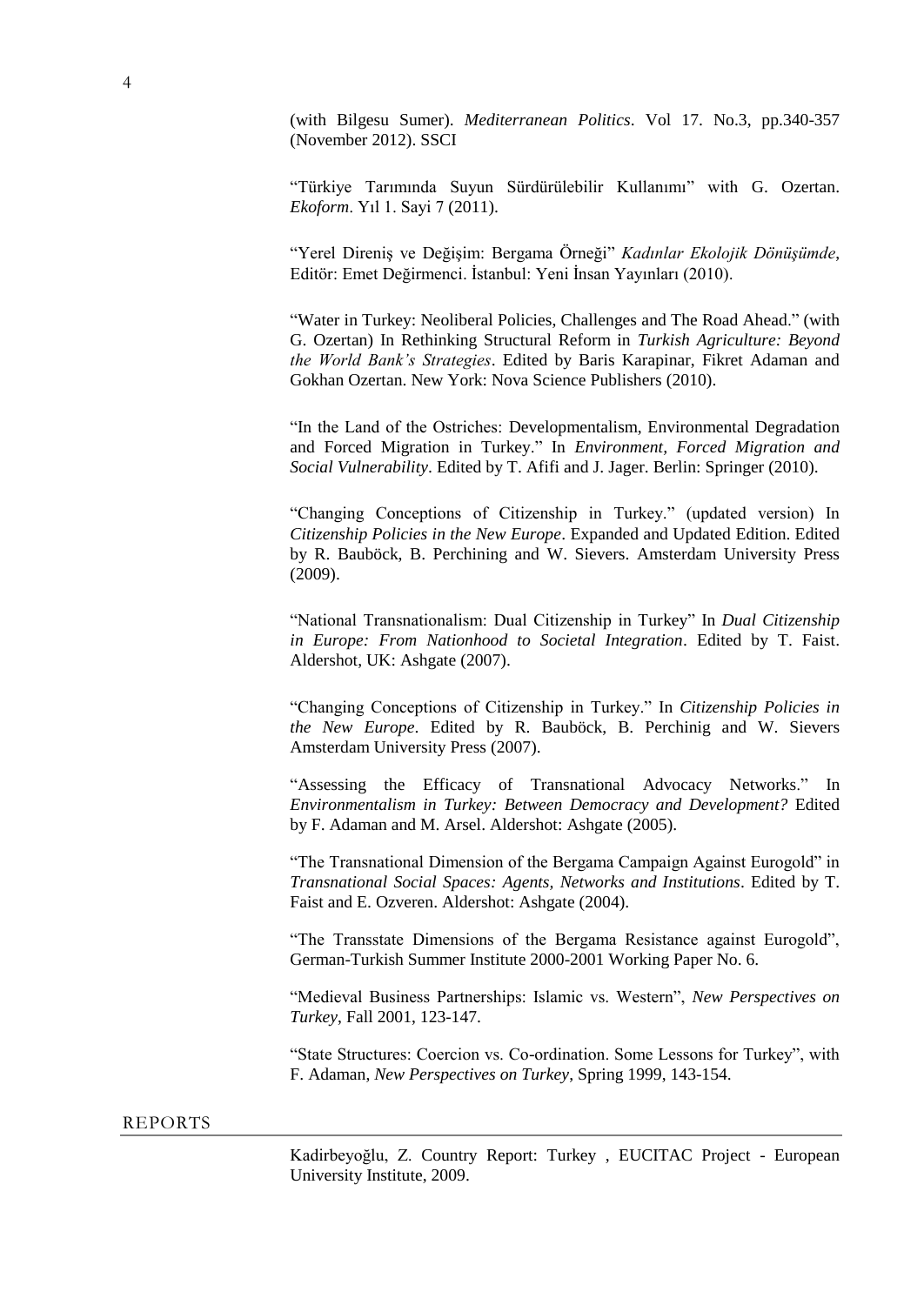Erzan R, Ozkaynak B, Kadirbeyoglu Z. Türkiye'nin Şehirleri Sürdürülebilirlik Araştırması , Mastercard Türkiye, 2011.

Abadan-Unat, N, Cidam V, Cinar D, Kadirbeyoglu Z, Kaynak S, Ozay B, Tas S. Voting Behavior of Euro-Turks and Turkey's Presidential Elections of 2014 , Friedrich Ebert Foundation, 2014.

# WORK IN PROGRESS

Greening of Cities (with Rabia Kutlu)

Alternative Food Initiatives (with Nazli Konya)

Framing of elections (with Selcan Kaynak)

# REVIEVER FOR JOURNALS

| Journal of Ethnic and Migration Studies            | 2015                         | <b>SSCI</b> |
|----------------------------------------------------|------------------------------|-------------|
| Global Environmental Change                        | 2014                         | <b>SSCI</b> |
| Bogazici Journal                                   | 2013, 2015, 2016, 2017 Other |             |
| <b>Nations and Nationalism</b>                     | 2013                         | Other       |
| Citizenship Studies                                | 2012                         | <b>SSCI</b> |
| Ethnicities                                        | 2011                         | <b>SSCI</b> |
| New Perspectives on Turkey                         | 2011, 2018                   | <b>SSCI</b> |
| Civil Academy                                      | 2010                         | Other       |
| South European Society and Politics                | 2009, 2018                   | <b>SSCI</b> |
| Asian Politics and Policy                          | 2009                         | Other       |
| Central and Eastern European Migration Review 2016 |                              | Other       |
| <b>Mediterranean Politics</b>                      | 2017                         | <b>SSCI</b> |
| <b>Comparative Migration Studies</b>               | 2017                         | Other       |
| <b>Energy Research and Social Science</b>          | 2017                         | Other       |
| Social Policy and Administration                   | 2018                         | <b>SSCI</b> |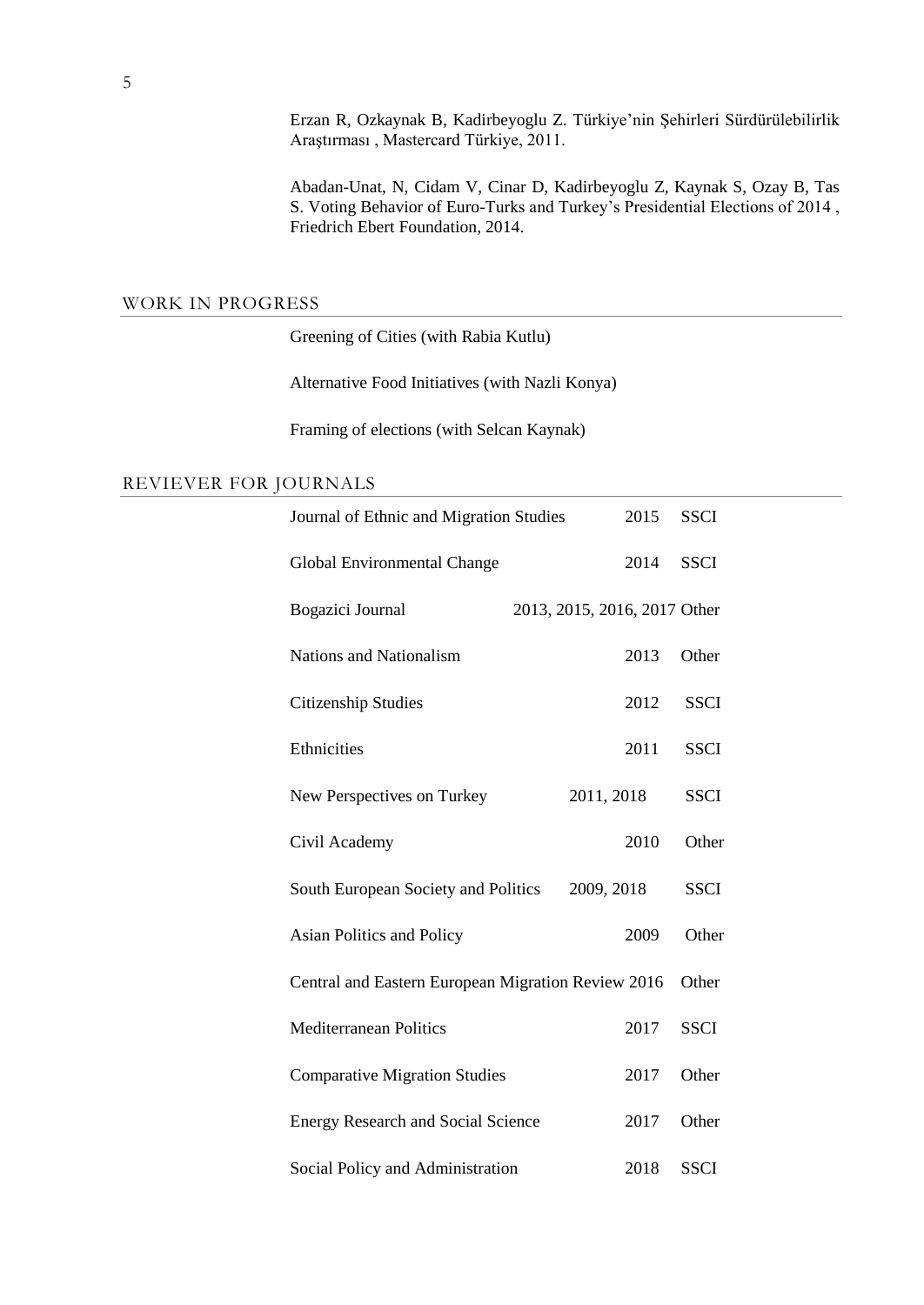| <b>Energy Research and Social Science</b> | 2018 SSCI |  |
|-------------------------------------------|-----------|--|
| Turkish Studies                           | 2018 SSCI |  |

# CONFERENCES AND WORKSHOPS

"Migration and Citizenship Law in the Northern Mediterranean: A Comparative Analysis" 4th International Conference on Public Policy 2019 (ICPPA - Montréal 2019), June 26-28, 2019 at Concordia University, Montreal (Quebec/Canada).

"Migration and Citizenship Law in the Northern Mediterranean: A Comparative Analysis" Annual World Convention of the Association for the Study of Nationalities (ASN), May 2-4, 2019, New York, USA.

"Alternative Food Initiatives for Environmental Justice" (with Nazlı Konya) International Conference on Critical Geography - ICCG 2019, April 19-23 2019, Athens, Greece.

"Kapsayıcı ve Dışlayıcı Yönleriyle Vatandaşlık: Türkiye Üzerine Düşünceler" France/Turquie : les voies de la citoyenneté / Fransa- Türkiye: Vatandaşlığa giden yollar, IFEA, 9-11 October 2018, Istanbul, Turkey.

"Migration and Citizenship Law in the Northern Mediterranean: A Comparative Analysis" TUGFOSS 3rd Turkish – German Frontiers of Social Sciences Symposium. 9 – 12 November 2017, Berlin, Germany.

"Local Solutions to Immigrant Integration" Beyond 'Climate Migration' Workshop. IPC Istanbul, April 20-21 2017.

"Alternative food initiatives in Turkey" Cosmopolitan Democracy Revisited in a World of Rising Populism, Deepening Polarization and Rampant Neoliberalism, IPC Istanbul, 24-25 October 2016.

"Alternative Food Initiatives for Environmental Justice" (with Nazlı Konya) IRSA Congress, Ryerson University, Toronto. 10-14 August 2016.

"Political Participation of Euro Turks: Motivations and Expectations" (with Nermin Abadan Unat and Selcan Kaynak) IPSA 24<sup>th</sup> World Congress of Political Science. 23-28 July 2016.

"Alternative Food Initiatives for Environmental Justice: Marginal or Transformative." (with Nazli Konya) 11th International Conference of the European Society for Ecological Economics, Leeds, 1-3 July 2015.

"Migration and Citizenship: the Case of Turkey." (with Dilek Cinar) Turkish Migration Conference 2015, Prag, 24-27 June 2015.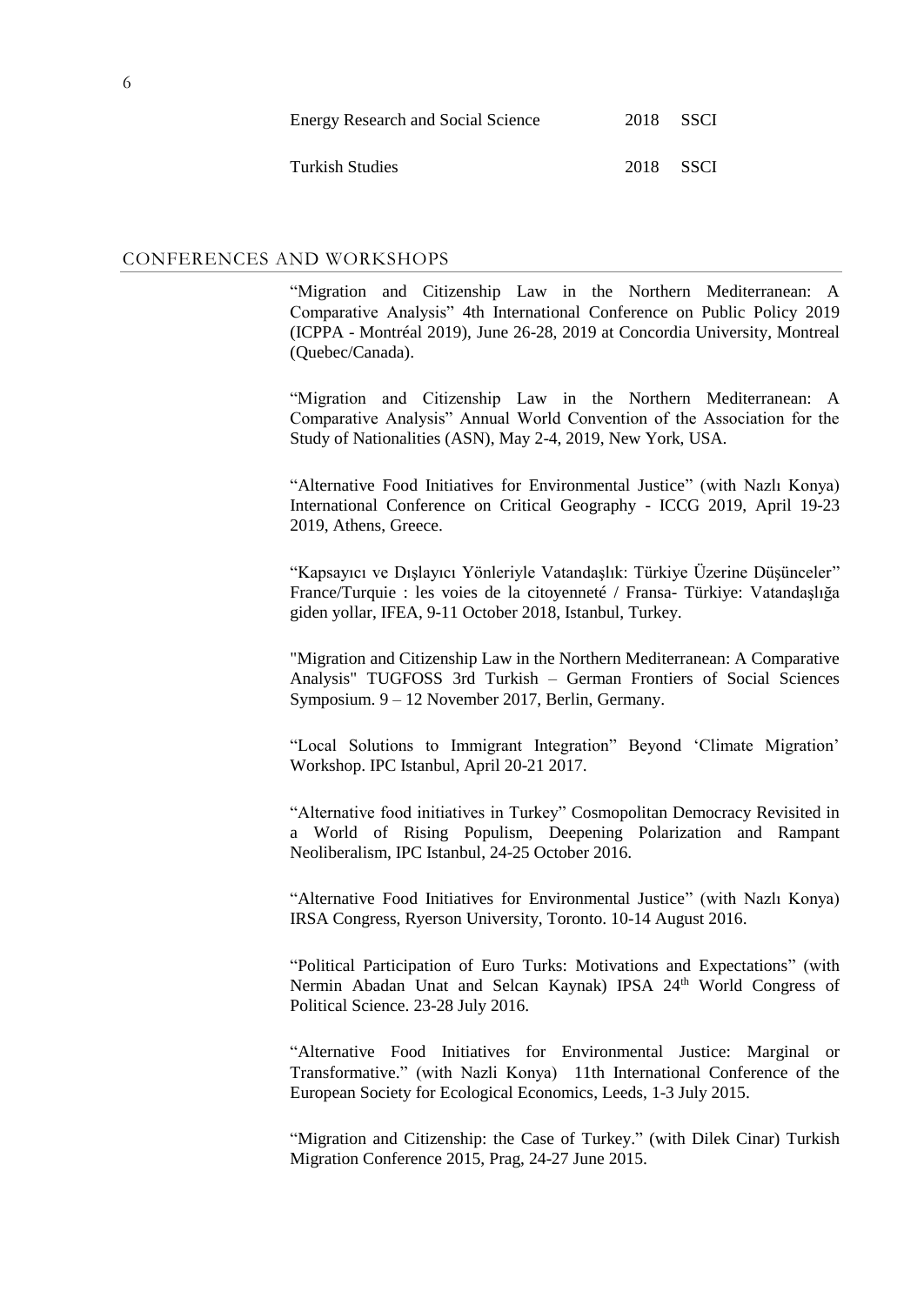"Waterproof Development: Democracy, Media and Dam Building in India and Turkey." Past Connections, Contemporary Possibilities: India and Turkey, New Delhi, 12-13 February 2015.

"Participation in Local Politics: Municipal Decision-Making in Turkey" International conference on 'Superdemocracy': A Critical Assessment of the Participative Turn, Helsinki, 11-12 December 2014.

"Citizenship Law in Turkey" Workshop on Turkey's Migration Policy from 2002 to 2012: An Assessment of the AKP's Reforms. Istanbul Policy Center-Sabancı University. 16 February 2013.

"Changing Citizenship Law in Turkey: the Role of Migrant Organizations" International Conference on Turkish Migration in Europe: Projecting the Next 50 Years, London, 7-9 December 2012.

"Contracting out Municipal Services: the Cases of Van and Canakkale" (with Bilgesu Sumer) IFEA Workshop on the Reshaping of Public-Private Relationships in Contemporary Turkey, Istanbul, October 12, 2012.

Policy Dialogue and Governance of Migration: Comparative Cases from Europe and Asia-Pacific. "Trends and Issues in the Governance of "Citizenship" in Turkey." March 3, 2012.

"Effectiveness of Environmental Organizations: Myth or Reality?", (with H. Paker, B. Ozkaynak, F. Adaman), ESEE 2011, Istanbul, June 2011.

European University Institute, 12<sup>th</sup> Mediterranean Research Meeting, Florence and Montecatini Terme, "Contracting Out Municipal Services: The Neoliberal Transformation of Local Government in Turkey." With Bilgesu Sumer. April 2011.

Türkiye'de Vatandaşlik Rejimi: Karşilaştirmali Bir Bakış. YTÜ Küresel İncelemeler Merkezi. "Türkiye'de Vatandaş Olmak: Yasal Hükümler ve Uygulamalar" 26 November 2010.

Interdisciplinary Center for the Study of Global Change (ICGC). International Research Workshop: Struggling for water: Dams, pipes and urban-rural transformations in the global South. University of Minnesota. "Water in Turkey: Urban and Rural Issues in Water Use." November 13-14, 2010.

Cent ans de révolution – Ruptures et continuités au Mexique. Colloque International - Université du Québec à Montréal. "Révolution et gouvernementalité : comparer la revolution mexicaine et turque" with Sanem Su Avcı. 11-13 Octobre 2010.

Roundtable Discussion. In the same neighborhood: Citizenship and belonging in Turkey and Greece. Boğaziçi University. Organized by Zeynep Kadirbeyoğlu. Participants: Dimitris Christopoulos (Panteion University, Greece), Konstantinos Tsitselikis (University of Macedonia, Greece), Dilek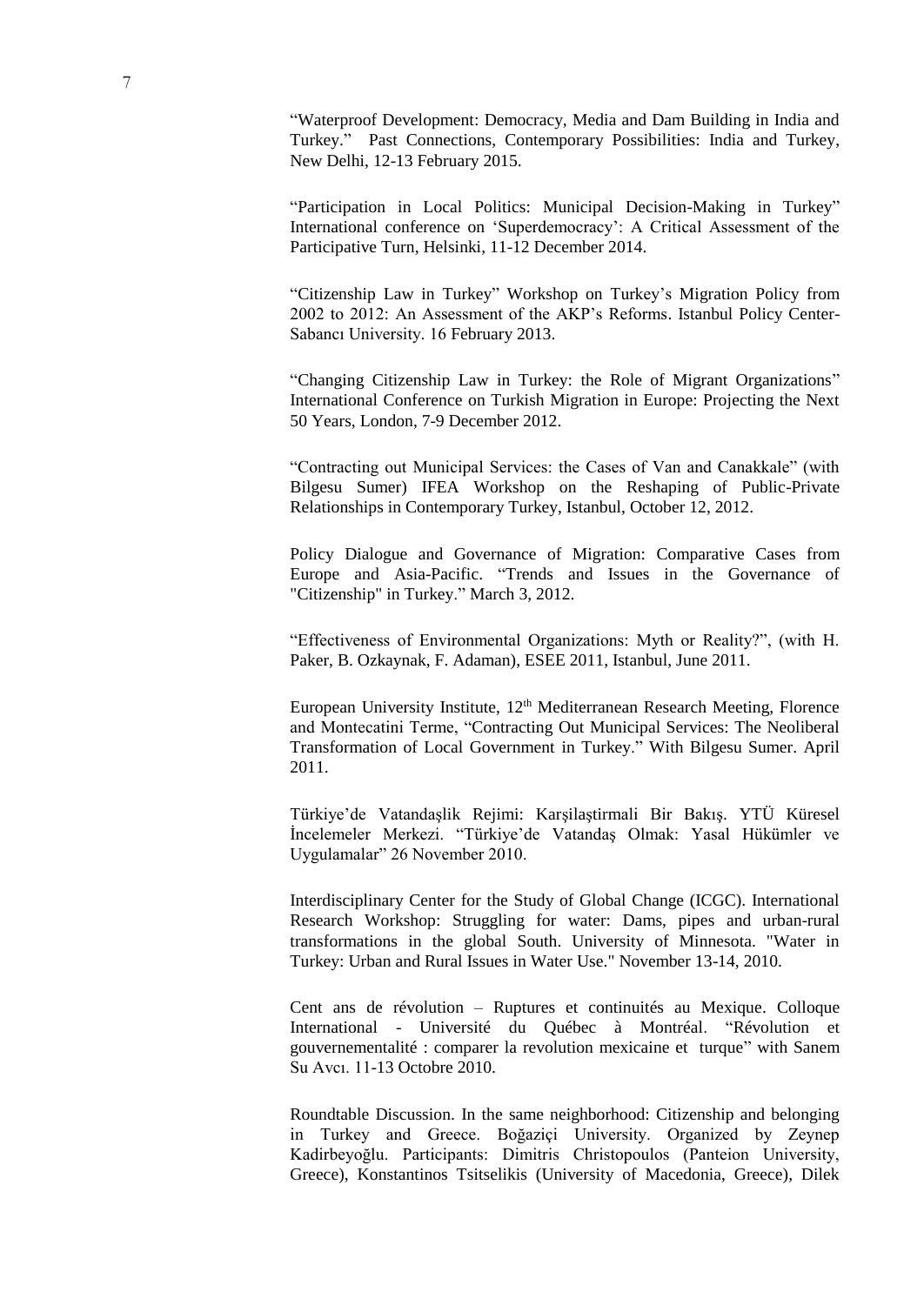Çınar (Boğaziçi University), Didem Danış (Galatasaray University), Ayşe Parla (Sabancı University), Zeynep Kadirbeyoğlu (Boğaziçi University). 19 April 2010.

EUCITAC Project Conference in Florence and Edinburgh. January 2009 and January 2010.

European University Institute, 10<sup>th</sup> Mediterranean Research Meeting, Florence and Montecatini Terme, "Decentralization and Democratization: The Case of Water User Associations in Turkey." 25-28 March 2009.

International Studies Association 2009 Annual Meeting. New York. "Poverty Alleviation in Turkey: A Comparative Study of two Projects" (with Betul Keles). 15-18 February 2009.

Environment, Forced Migration and Social Vulnerability Conference, United Nations University, Institute for Environment and Human Security, Bonn, Germany. "In the Land of Ostriches: Developmentalism, Environmental Degradation and Forced Migration in Turkey." 9-11 October 2008.

International Studies Association 2008 Annual Meeting. San Francisco. "Transnational Advocacy Networks and Domestic Environmental Activism." 26-29 March 2008.

Middle East Studies Association 2007 Annual Meeting. Montreal. "Decentralization and Democratization: The Case of Water User Associations in Turkey." 17-21 November 2007.

European Consortium for Political Research Joint Sessions, Helsinki. Workshop on Inequality, Poverty and Development, "Decentralization and Democratization: The Impact of Inequalities." 7-12 May 2007.

Canadian Association for the Study of International Development Conference, Fedcan Congress, Workshop on *Villes et développement. Décentralisation, développement local et coopération au développement*. "Les enjeux de la decentralisation en Turquie." York University, Toronto, 1-3 June 2006.

Citizenship Policies in the new EU Member States and Turkey Workshop. Institute for European Integration Research, Austrian Academy of Sciences, "Changing Conceptions of Citizenship in Turkey." Vienna, 30 June – 1 July 2005.

Dual Citizenship: Democracy, Rights and Identity in a Globalizing World, University of Toronto, Munk Centre for International Studies, "Dual Citizenship in Turkey: National Transnationalism." 17-19 March, 2005.

European Consortium for Political Research Joint Workshop Sessions, Uppsala, Sweden, Workshop on Politics of Utopia. "Sustainable City: The Politics of Creating a Viable Intentional Community." with Begum Ozkaynak. 13-18 April 2004.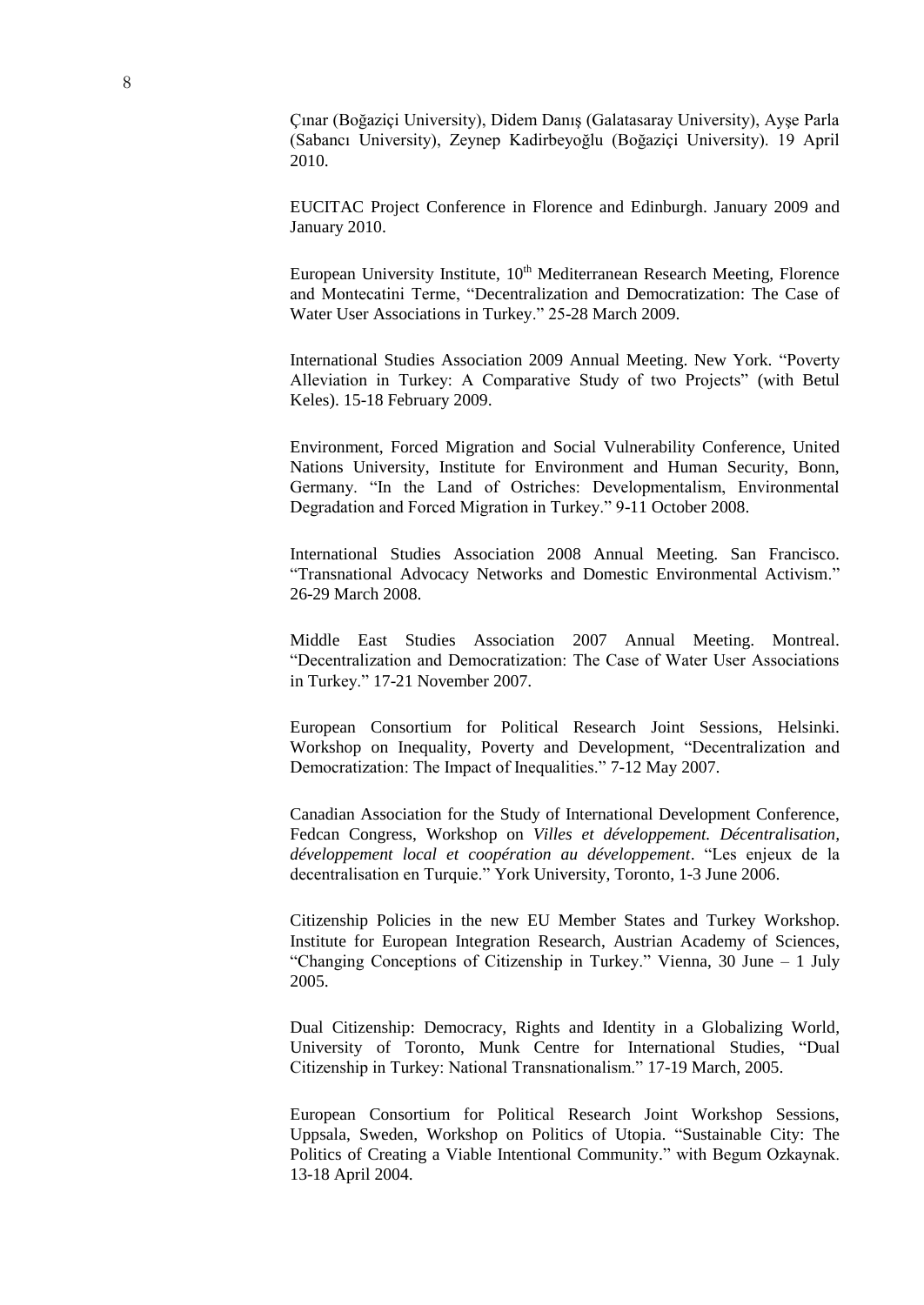#### TEACHING EXPERIENCE

Bogazici University, Department of Political Science and International Relations. January 2009 – to present.

*Assistant Professor (2009-2016); Associate Professor (2016-present)*

Courses:POLS 101 Introduction to Political Science

POLS 203 Social Statistics POLS 206 Political Science Research Methods POLS 308 Politics of Developing Countries POLS 311 Latin American Politics POLS 501 Advanced Research Methods POLS 509 Problems of Democratization MIR 508 Political Economy of Globalization

McGill University, Department of Political Science. July 2007

*Instructor for Latin American Politics course.* 

McGill University, Department of Political Science. January 2002 – May 2003

*Teaching assistant for three Introduction to Comparative Politics courses.*

Bogazici University October 1998 - September 2000

 *Teaching assistant for four undergraduate and four graduate Econometrics courses at the Department of Economics.*

#### RESEARCH EXPERIENCE

Migration and Citizenship Law in the Northern Mediterranean: A Comparative Analysis, 2018-2019, funded by BAP (Project No 14341).

Access to citizenship and its impact on immigrant integration (ACIT project) November 2011 – August 2012.

 *Funded by European Fund for the Integration of Third-country Nationals (administered by DG Home Affairs).* 

Türkiye'nin Şehirleri Sürdürülebilirlik Araştırması, (with B. Ozkaynak and R. Erzan), 2010

Bogazici University – Project on "Acquiring citizenship in Turkey: legal provisions versus individual experiences" (with Dilek Cinar) funded by BAP. March 2010 – March 2011

Bogazici University – Project on "Sustainability and irrigation: A comparative study of Turkey" (with Gokhan Ozertan) funded by BAP. March 2009 – March 2010

Bahcesehir and Bogazici Universities – Project on "The Role of NGOs in Environmental Protection and Policy-making" (with B. Ozkaynak, H. Paker and F. Adaman) funded by TUBITAK small grants program. November 2008 – November 2009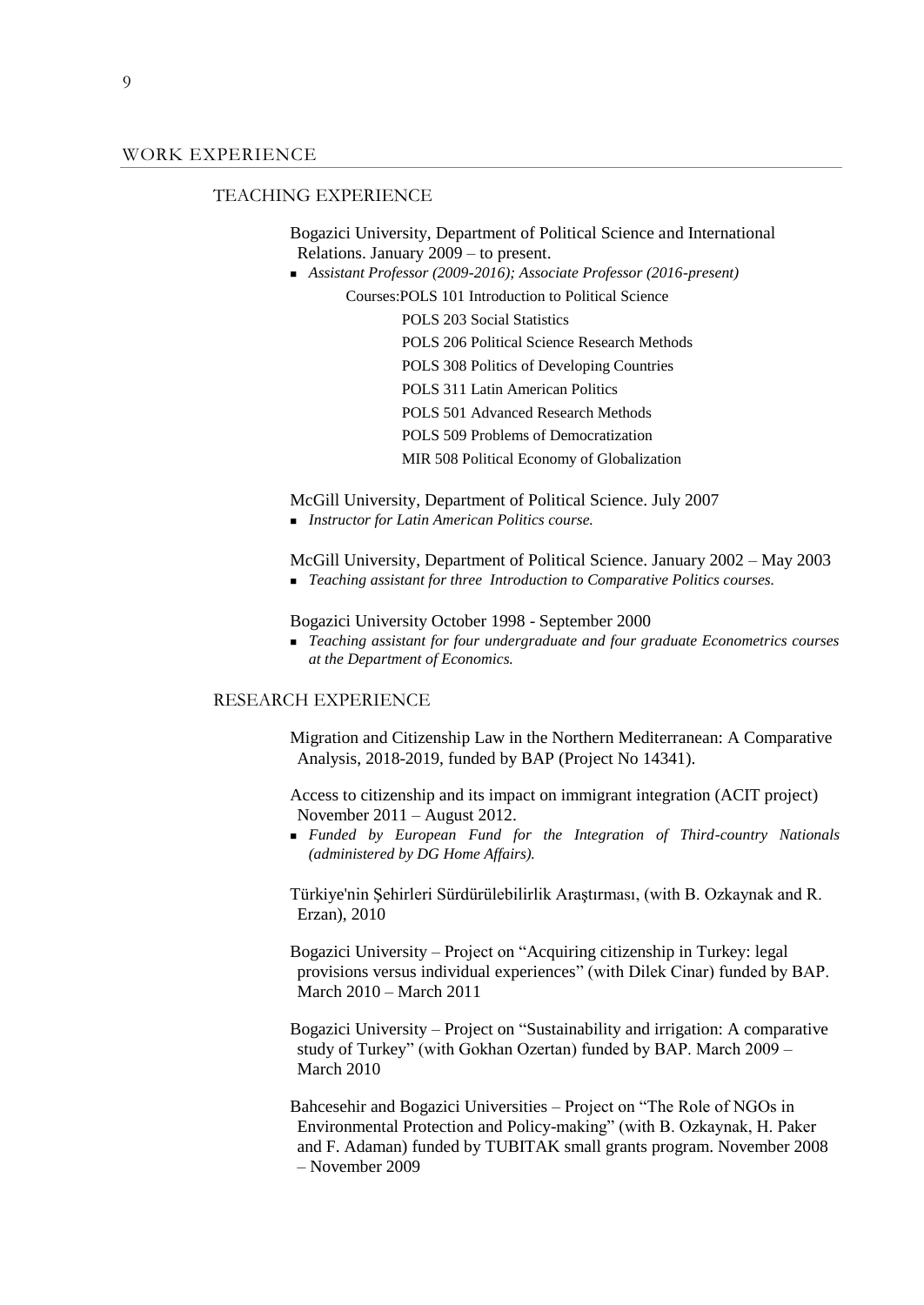**Researcher for the preparation of a database consisting of historical account of** *citizenship laws and practices, statistics and news updates on issues related to citizenship in Europe.* 

Bielefeld University – EACH-FOR Project funded by the European Union. May 2007 – May 2008

 *Researcher for the Middle East-North Africa sub-package of EACH-FOR project on environmental change and forced migration.* 

McGill University, Department of Political Science. September 2006 – June 2007; May 2008 – August 2008

*Research assistant for Dr. Narendra Subramanian.*

McGill University, Department of Political Science. January 2003 – May 2003

 *Research assistant for Dr. Arun Agrawal for Decentralization of Natural Resource Use Project.*

Reforming the Public Service Delivery Mechanisms in Turkey. 1999 - 2000

**Research assistant for the EU funded project conducted by Drs. A. Carkoglu and F.** *Adaman.* 

Bogazici University October 1998 - September 2000

*Research assistant for Profs. Ziya Onis and Fikret Adaman.* 

# ADMINISTRATIVE AND COMMISSION/COMMITTEE DUTIES

Associate Dean IIBF (Iktisadi ve Idari Bilimler) – Bogazici University. *February 2021-January 2022.*

The Group of Independent Experts on the European Charter of local Self-Government (GIE)

*March 2021-present*

Akademik Teşvik Ödeneği Düzenleme Komisyonu – Siyaset Bilimi ve Uluslararası İlişkiler Bölümü

*January 2017-January 2018; January 2021-January 2022*

Akademik Teşvik Düzenleme, Denetleme ve İtiraz Komisyonu - Rektörlük *January 2017-January 2018*

Üniversitelerde Yönetim Yapılanması Çalışma Komisyonu - Senato *December 2016- present*

Vice Chair of the Department of Political Science and International Relations – Bogazici University.

*September 2010-April 2013; June 2018-July 2019; October 2019-present.*

Masters in International Relations (MIR) Program Coordinator *December 2011-September 2015*